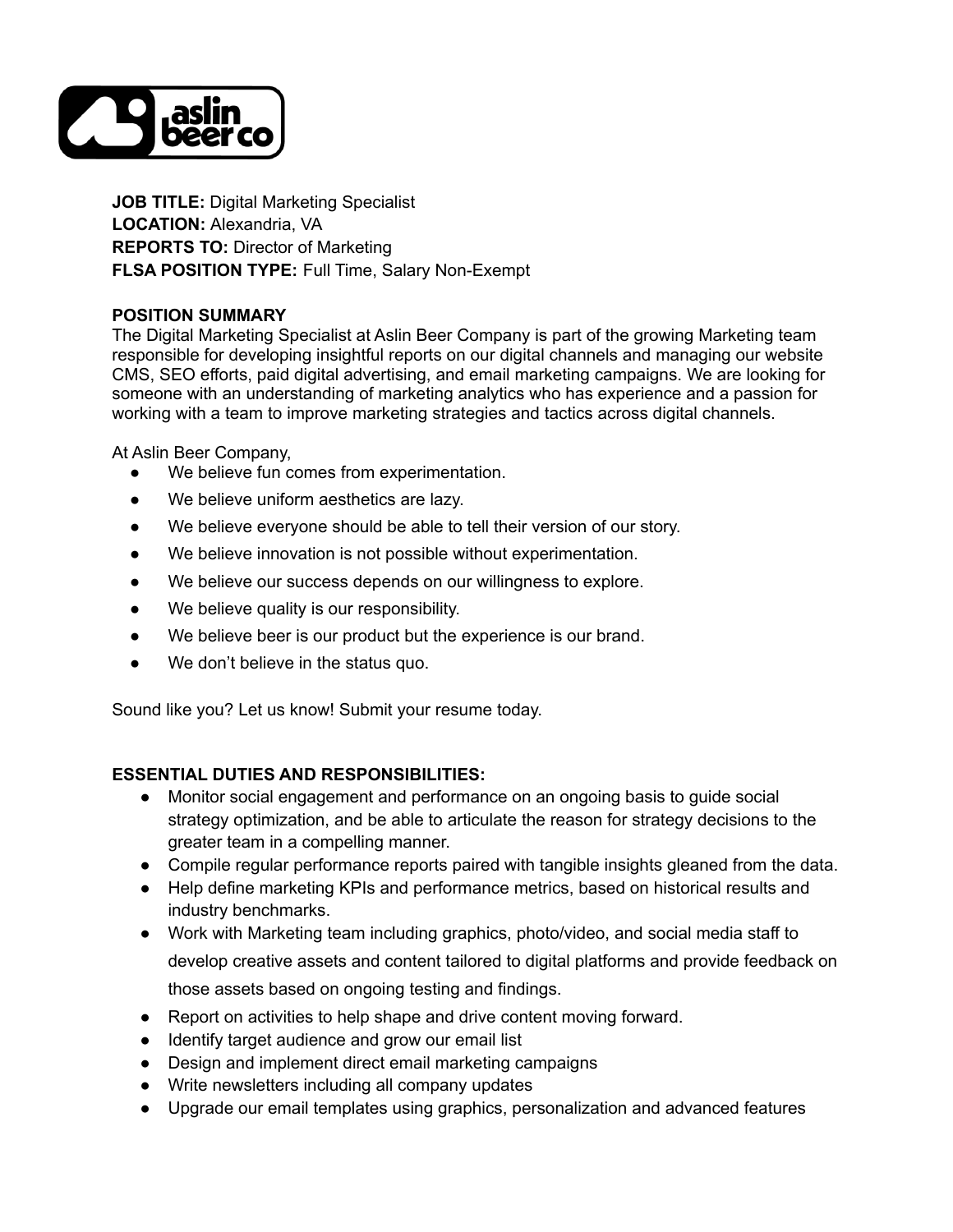- Create email databases for lead generation
- Implement Google Analytics, Facebook Pixel & ad platform tracking (Google Ads, Facebook Ads, etc.)
- Build cross-platform dashboards & reporting views to display campaign performance.
- Leverage on-and-offline tools to carry out analysis and maximize efficiency and effectiveness of Organic and Paid Media accounts.
- Execute and analyze website User Experience (UX) testing to improve website performance.
- Pull insights to help all teams create a more impactful user/guest experience.
- Manage social media Pay-Per-Click (PPC) campaigns.
- Improve the quality of SEM campaigns with improvement on reporting of defined overall company objectives.
- Monitor digital trends, emerging technologies, and risks.
- Regularly provide feedback and insights gained in support of business objectives.
- Develop web measurement strategies and reporting of key business metrics.
- Monitor website, social media pages, and campaigns, and analyze key metrics and optimization results.
- Drive continuous optimization across all platforms. Continually measure, monitor and drive improvement in program approaches; employ industry best practices and look for opportunities to increase effectiveness.

## **IMPORTANT SKILLS & ABILITIES:**

- Advanced website content management skills and analytics (Wix a plus)
- Proficiency with Excel and/or Google Sheets
- Understanding of search engine optimization strategy and tactics
- Passion for digital marketing, analytics, and advertising
- Strong understanding of social media and website KPIs
- Ability to demonstrate analytical skills, technical knowledge, and attention to detail
- Proven experience as a social media and/or digital strategist who is able to increase brand awareness, followers, and impressions
- Excellent written and verbal communication skills
- Eagerness to deliver under tight deadlines
- Outstanding time management and organization skills
- The ability to work solo and with a team as needed
- The ability to accept constructive criticism in a professional manner and to learn from edits
- Comfort with constant personal and professional growth